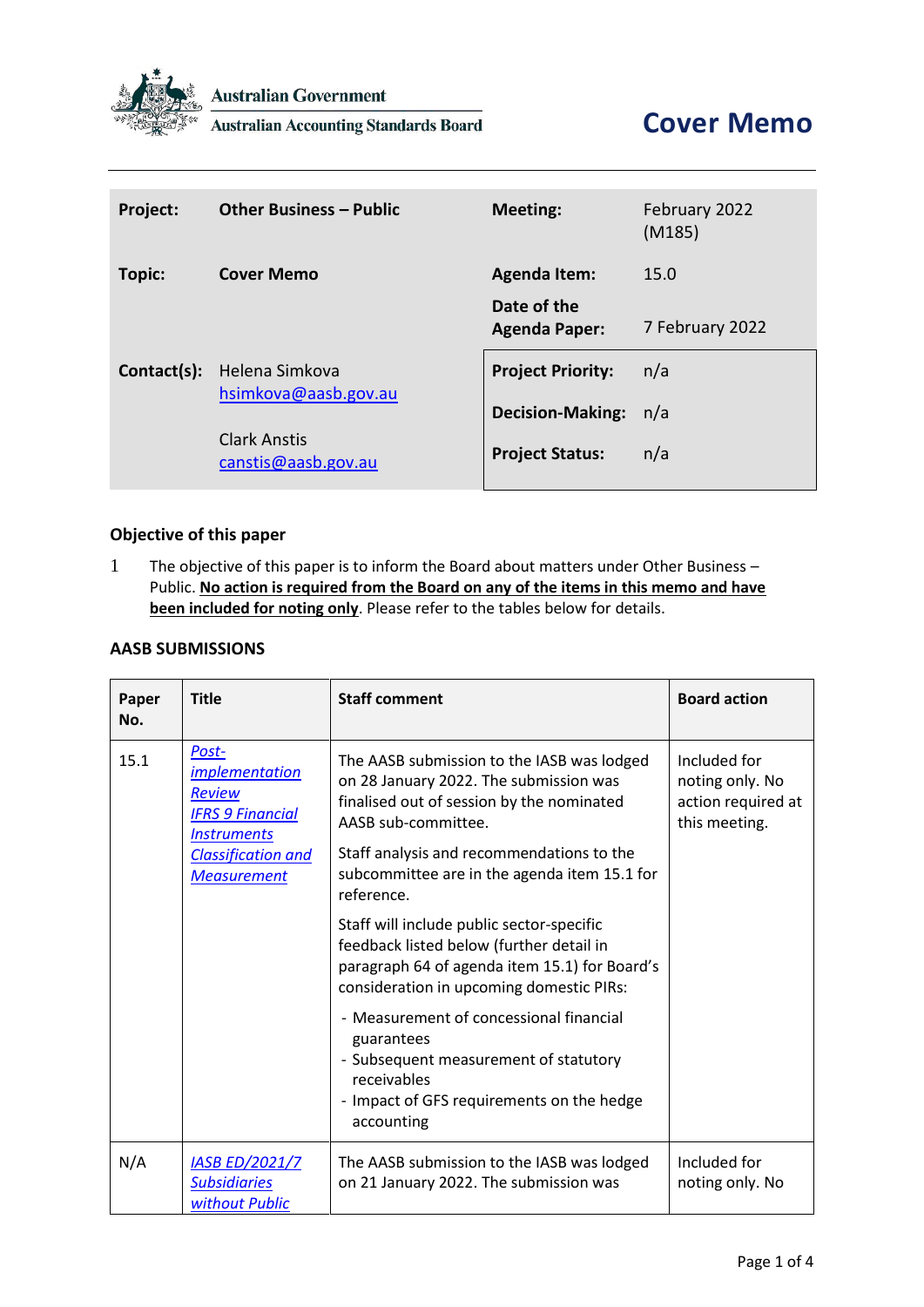| Paper<br>No. | <b>Title</b>                                                                                                        | <b>Staff comment</b>                                                                                                                                      | <b>Board action</b>                                                    |
|--------------|---------------------------------------------------------------------------------------------------------------------|-----------------------------------------------------------------------------------------------------------------------------------------------------------|------------------------------------------------------------------------|
|              | <b>Accountability:</b><br><b>Disclosures</b>                                                                        | finalised out of session by the nominated<br>AASB sub-committee.                                                                                          | action required at<br>this meeting.                                    |
| N/A          | IASB ED/2021/3<br><b>Disclosure</b><br><b>Requirements in</b><br><b>IFRS Standards - A</b><br><b>Pilot Approach</b> | The AASB submission to the IASB was lodged<br>on 17 December 2021. The submission was<br>finalised out of session by the nominated<br>AASB sub-committee. | Included for<br>noting only. No<br>action required at<br>this meeting. |
| N/A          | IASB ED/2021/6<br><b>Management</b><br><b>Commentary</b>                                                            | The AASB submission to the IASB was lodged<br>on 23 November 2021. The submission was<br>finalised out of session by the nominated<br>AASB sub-committee. | Included for<br>noting only. No<br>action required at<br>this meeting. |

## **CORRESPONDENCE**

| Paper<br>No. | <b>Title</b>                                                                                                                                                                                | <b>Staff comment</b>                                                                                                                                                                                                                                                                                                                                                                                                      | <b>Board action</b>                                                    |
|--------------|---------------------------------------------------------------------------------------------------------------------------------------------------------------------------------------------|---------------------------------------------------------------------------------------------------------------------------------------------------------------------------------------------------------------------------------------------------------------------------------------------------------------------------------------------------------------------------------------------------------------------------|------------------------------------------------------------------------|
| N/A          | Submission<br>received from IPA                                                                                                                                                             | Institute of Public Accountants (IPA) made a<br>submission to the ITC 47 Request for Comment<br>on IASB Request for Information on Post-<br>implementation Review of IFRS 9 Financial<br>Instruments - Classification and<br>Measurement.                                                                                                                                                                                 | Included for<br>noting only. No<br>action required at<br>this meeting. |
|              |                                                                                                                                                                                             | This submission was not considered by the<br>Board in the comment letter to the IASB as it<br>was received after the closing date of the<br>comment period.                                                                                                                                                                                                                                                               |                                                                        |
| 15.2         | Institute of Public<br>Accountants (IPA)<br>submission to<br>IASB on IASB<br>ED/2021/3<br><b>Disclosure</b><br><b>Requirements in</b><br><b>IFRS Standards - A</b><br><b>Pilot Approach</b> | The IPA submitted their comment letter to the<br>IASB on the IASB/ED/2021/3.<br>The IPA does not support the proposal to<br>reduce mandatory disclosures (subject to<br>materiality) as illustrated in the proposals. The<br>IPA prefers the disclosure approach applied in<br>the recently-issued standards that start with<br><b>IFRS 10 Consolidated Financial Statements.</b><br>The IPA also strongly recommend that | Included for<br>noting only. No<br>action required at<br>this meeting. |
|              |                                                                                                                                                                                             | materiality requirements and application in<br>IAS 1 be expended by incorporating the<br>guidance in practice statement 2 Making<br>Materiality Judgements.                                                                                                                                                                                                                                                               |                                                                        |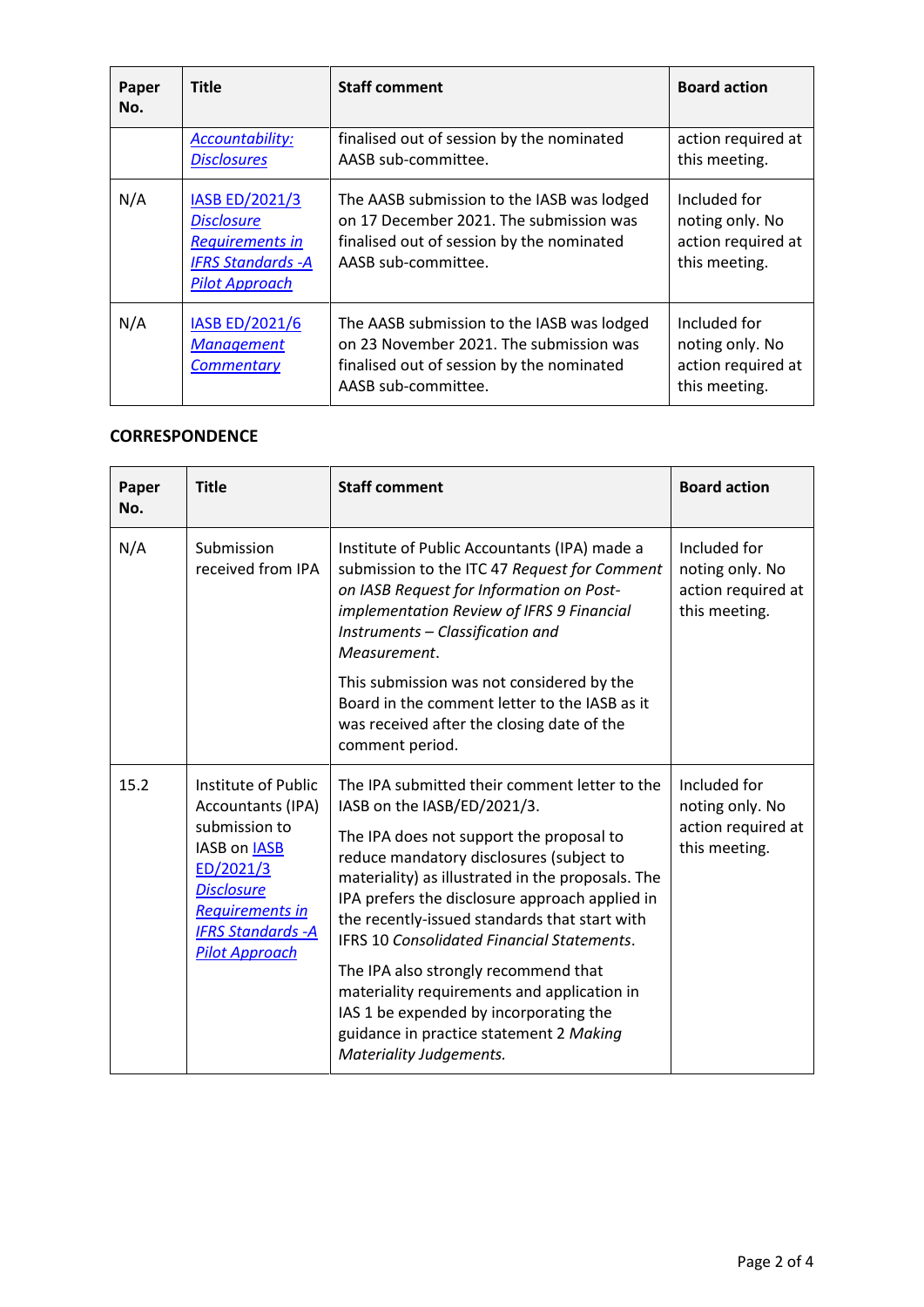# **IASB AND IFRS IC UPDATES**

| Paper<br>No. | <b>Title</b>                         | <b>Staff comment</b>                                                                                                                                                                                                                                                                                                                    | <b>Board action</b>                                                    |
|--------------|--------------------------------------|-----------------------------------------------------------------------------------------------------------------------------------------------------------------------------------------------------------------------------------------------------------------------------------------------------------------------------------------|------------------------------------------------------------------------|
| N/A          | <b>IASB October</b><br>Update        | Staff do not consider there are any matters to<br>raise with the IASB in relation to their agenda<br>decisions in their September meeting.                                                                                                                                                                                              | Included for<br>noting only. No<br>action required<br>at this meeting. |
| N/A          | <b>IASB November</b><br>Update       | Staff do not consider there are any matters to<br>raise with the IASB in relation to their agenda<br>decisions in their September meeting.                                                                                                                                                                                              | Included for<br>noting only. No<br>action required<br>at this meeting. |
| N/A          | <b>IFRIC Update</b><br>November 2021 | Staff do not consider there are any matters to<br>raise with the IASB in relation to their agenda<br>decisions in their November meeting.<br>Further details on tentative agenda decision<br>on Principal vs Agent: Software Resellers,<br>which is open for comment, is included in<br>agenda item 13.1 Documents Open for<br>Comment. | Included for<br>noting only. No<br>action required<br>at this meeting. |
| N/A          | <b>IASB December</b><br>Update       | Staff do not consider there are any matters to<br>raise with the IASB in relation to their agenda<br>decisions in their September meeting.                                                                                                                                                                                              | Included for<br>noting only. No<br>action required<br>at this meeting. |

#### **IPSASB REPORT**

| Paper<br>No. | <b>Title</b>         | <b>Staff comment</b>                                  | <b>Board action</b>                              |
|--------------|----------------------|-------------------------------------------------------|--------------------------------------------------|
| 15.3         | <b>IPSASB Report</b> | Report on the December 2021 meeting of the<br>IPSASB. | Note risks and<br>opportunities<br>for the AASB. |

## **ARTICLES AND NEWS**

| Paper<br>No. | <b>Title</b>                                    | <b>Content of item</b>                                                                                                                                                                                                                                                                                                                                                           | <b>Board action</b>                                                    |
|--------------|-------------------------------------------------|----------------------------------------------------------------------------------------------------------------------------------------------------------------------------------------------------------------------------------------------------------------------------------------------------------------------------------------------------------------------------------|------------------------------------------------------------------------|
| N/A          | <b>National</b><br><b>Fundraising</b><br>Reform | The Commonwealth government announced<br>that it has agreed with all States and Territories<br>to develop a national fundraising framework to<br>harmonise fundraising laws. This will be on top<br>of the work undertaken by the Commonwealth<br>and States adopting a cross-border model for<br>fundraising registration and reporting by<br>charities and other NFP entities. | Included for<br>noting only. No<br>action required<br>at this meeting. |